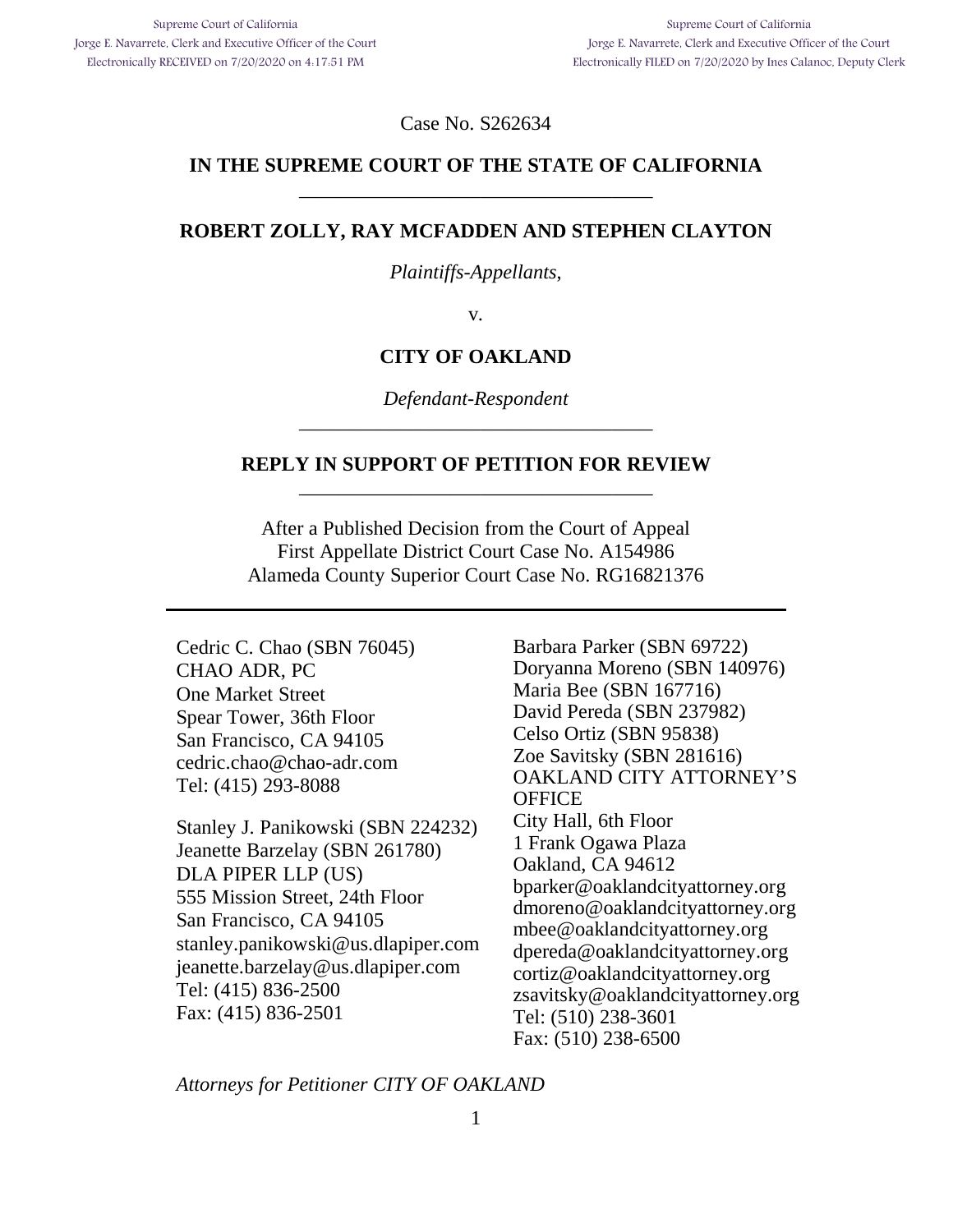# **Page**

# TABLE OF CONTENTS

| I.   |           |                                                                                                                                                     |  |  |  |  |
|------|-----------|-----------------------------------------------------------------------------------------------------------------------------------------------------|--|--|--|--|
| II.  |           |                                                                                                                                                     |  |  |  |  |
|      | A.        | Review Is Needed to Clarify Proposition 26's<br>Exemption of Franchise Fees from Article XIII C's<br>Definition of "Tax," Which Respondents Fail to |  |  |  |  |
|      | <b>B.</b> | The Court Should Clarify the Proper Application and<br>Interpretation of Jacks v. City of Santa Barbara 13                                          |  |  |  |  |
|      | C.        | The Court Should Grant Review to Clarify What It<br>Means for a Charge to Be "Imposed by a Local                                                    |  |  |  |  |
|      | D.        | Oakland Established the Practical Importance of<br><b>Immediate Review and Reversal, Which Respondents</b>                                          |  |  |  |  |
| III. |           |                                                                                                                                                     |  |  |  |  |
|      |           |                                                                                                                                                     |  |  |  |  |
|      |           |                                                                                                                                                     |  |  |  |  |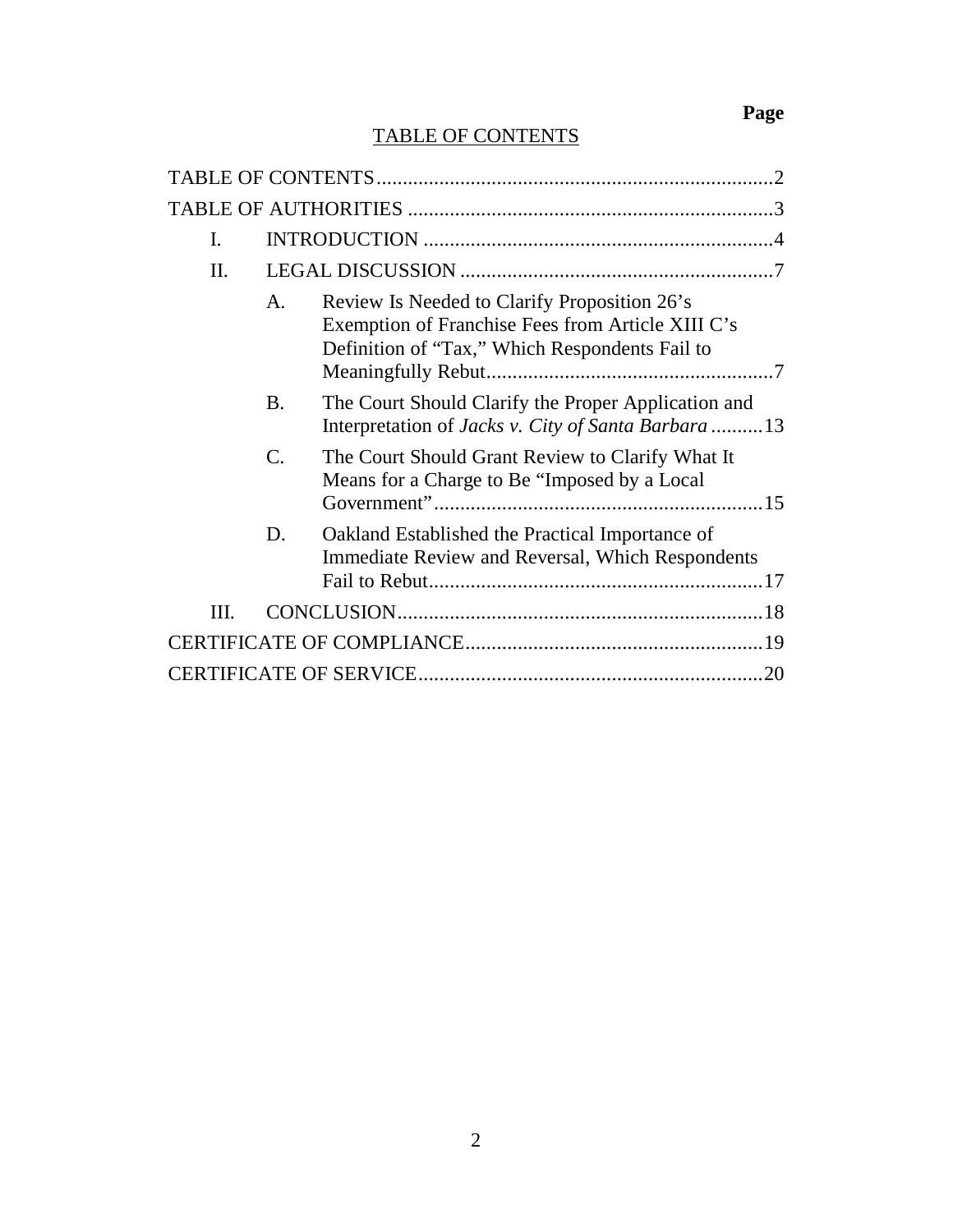# **TABLE OF AUTHORITIES**

# **Page(s)**

# **Cases**

| County Inmate Telephone Service Cases                         |
|---------------------------------------------------------------|
|                                                               |
| Howard Jarvis Taxpayers Ass'n v. Bay Area Toll Authority      |
| Jacks v. City of Santa Barbara                                |
|                                                               |
| Occidental Life Ins. Co. of Cal. v. State Bd. of Equalization |
|                                                               |
| Zolly v. City of Oakland                                      |
| <b>Other Authorities</b>                                      |
| California Constitution, Article XIII A, Section 3, subd.     |
|                                                               |
|                                                               |

California Constitution, Article XIII C, Section 1, subd. (e) ............... *passim*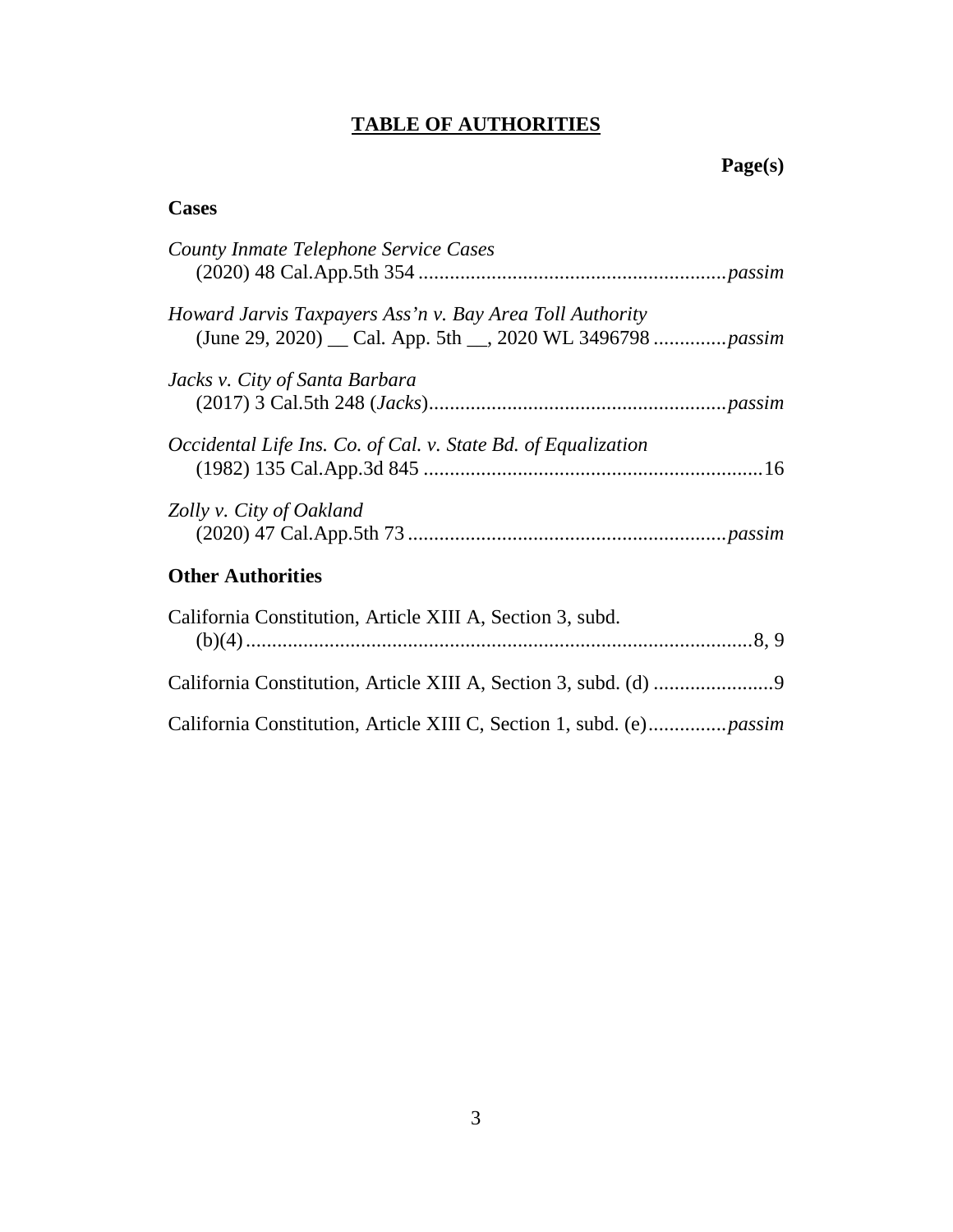#### **I. INTRODUCTION**

Petitioner the City of Oakland ("the City" or "Oakland") established in its Petition for Review ("Petition") that review of *Zolly v. City of Oakland* (2020) 47 Cal.App.5th 73 (Mar. 30, 2020, *as mod. on denial of reh'g*. Apr. 17, 2020) (*Zolly*), is warranted for three main reasons: (1) to clarify the scope of Proposition 26's exemption of franchise fees from California Constitution, Article XIII C, section 1, subdivision (e)'s definition of "tax"; (2) to clarify the proper application and interpretation of *Jacks v. City of Santa Barbara* (2017) 3 Cal.5th 248 (*Jacks*) beyond its limited, atypical facts; and (3) to clarify what it means for a charge to be "imposed" in order to constitute a "tax."<sup>1</sup> (See Petition at  $6-12$ .)

The City also established the importance of immediate review in light of the harsh real-world consequences to city and county finances and public health and safety that *Zolly* will bring about. The City likewise showed the impracticability of subjecting thousands of existing franchise contracts throughout California to litigation under a hitherto unknown "reasonable relationship to value" test and of injecting that novel test into an already complex public contracting process. (Petition at 37-41.)

-

<sup>&</sup>lt;sup>1</sup> California Constitution, Article XIII C, Section 1, subdivision (e) may be referred to as, "Article XIII C" and subdivision (e)(4) as "Exemption 4." "Proposition 26" refers to the 2010 initiative that resulted in amendments to California Constitution, Article XIII A, Section 3 and Article XIII C, Section 1, subdivision (e).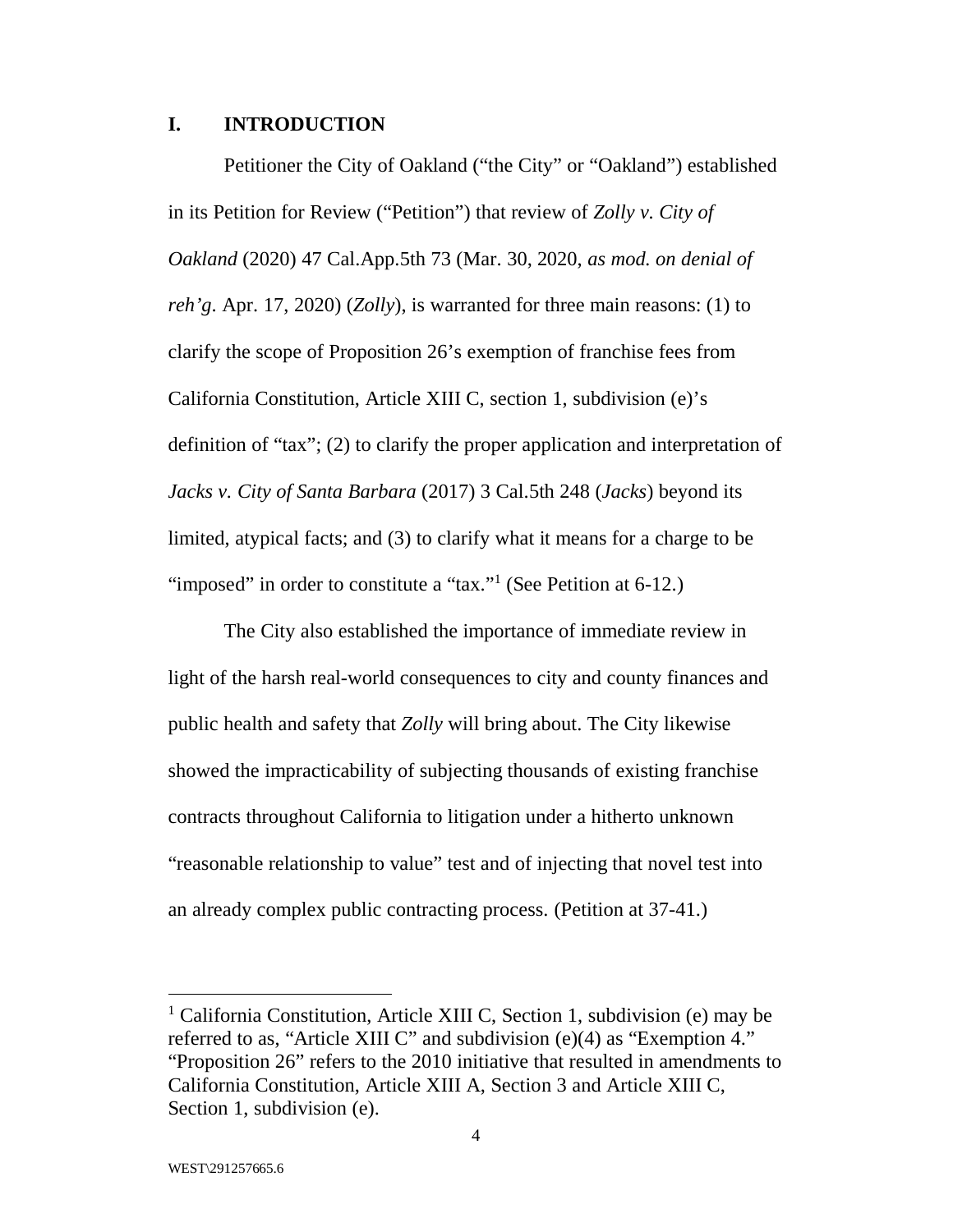Events since *Zolly* was decided, including after Oakland filed its Petition, underscore the need for this Court's review. *Two* splits of authority have emerged between *Zolly* and recent Court of Appeal decisions on the very issues Oakland has submitted for review. One split involves *Howard Jarvis Taxpayers Ass'n v. Bay Area Toll Authority* (June 29, 2020, Nos. A157598, A157972 ) \_\_ Cal. App. 5th \_\_ [2020 WL 3496798] (*Bay Area Toll Authority*), which directly conflicts with *Zolly*'s interpretation of Article XIII C as amended by Proposition 26. The other involves *County Inmate Telephone Service Cases* (2020) 48 Cal.App.5th 354 (*County Inmate*), which directly conflicts with *Zolly*'s interpretation of *Jacks* and its reasoning regarding what it means for a charge to be "imposed" under the constitutional definition of "tax." These recent splits of authority highlight the need for immediate review to secure uniformity of decision among the courts. That need is further supported by the strong interest in this Petition by Amici The League of California Cities and the California State Legislature, and by the pandemic's accelerating impact on California cities and counties, dramatically increasing the need for public services while local government revenues are steeply falling.

Respondents' Answer to Petition for Review ("Answer") is silent on many of Oakland's points. Where Respondents provide rebuttal, they fail to refute Oakland's showing that review is warranted to clarify (1) the application of Proposition 26 and Exemption 4 to franchise fees and (2) the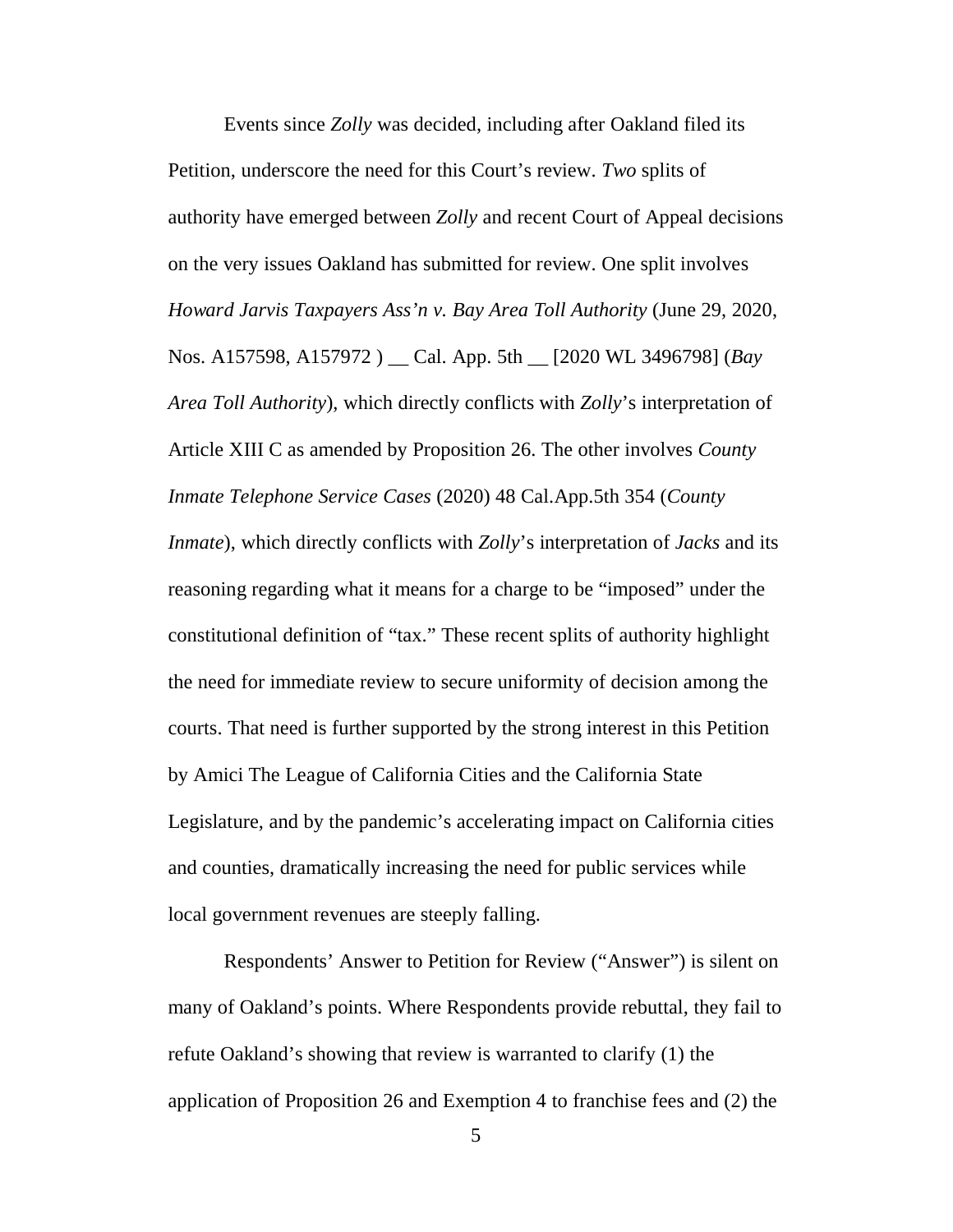reach of this Court's *Jacks* decision. Respondents instead argue that (1) Oakland's proposed interpretation of Article XIII C as amended by Proposition 26 is wrong, and (2) *Jacks* should not be revisited. (Answer at 6-10.) But Respondents' dismissal of Oakland's arguments in this manner ignores key issues highlighting the need for review.

*First*, Respondents ignore the need for clarification of the meaning and intent of Proposition 26. Article XIII C *categorically* exempts franchise fees from the definition of "tax." Further, the Proposition 26 ballot history materials demonstrate an absence of voter intent to restrict franchise fees as "taxes." Respondents argue that Oakland's interpretation would mean cities can "raise limitless revenue via utilities." (Answer at 7, 9.) Not so. Oakland's position is the same as that adopted by the Court of Appeal, First Appellate District, Division Two in *Bay Area Toll Authority* in interpreting an identical provision, and is echoed and supported by the California Legislature. (See June 29, 2020 Deputy Legislative Counsel for the California State Legislature's Depublication Request.) But the interpretive differences between the *Zolly* appellate decision and *Bay Area Toll Authority*, among other cases, show that clarification of Proposition 26 is needed.

*Second*, Respondents ignore the lack of lower court decisional uniformity regarding the meaning and application of *Jacks*, as well as *Jacks'* express reservation of questions regarding Proposition 26 and its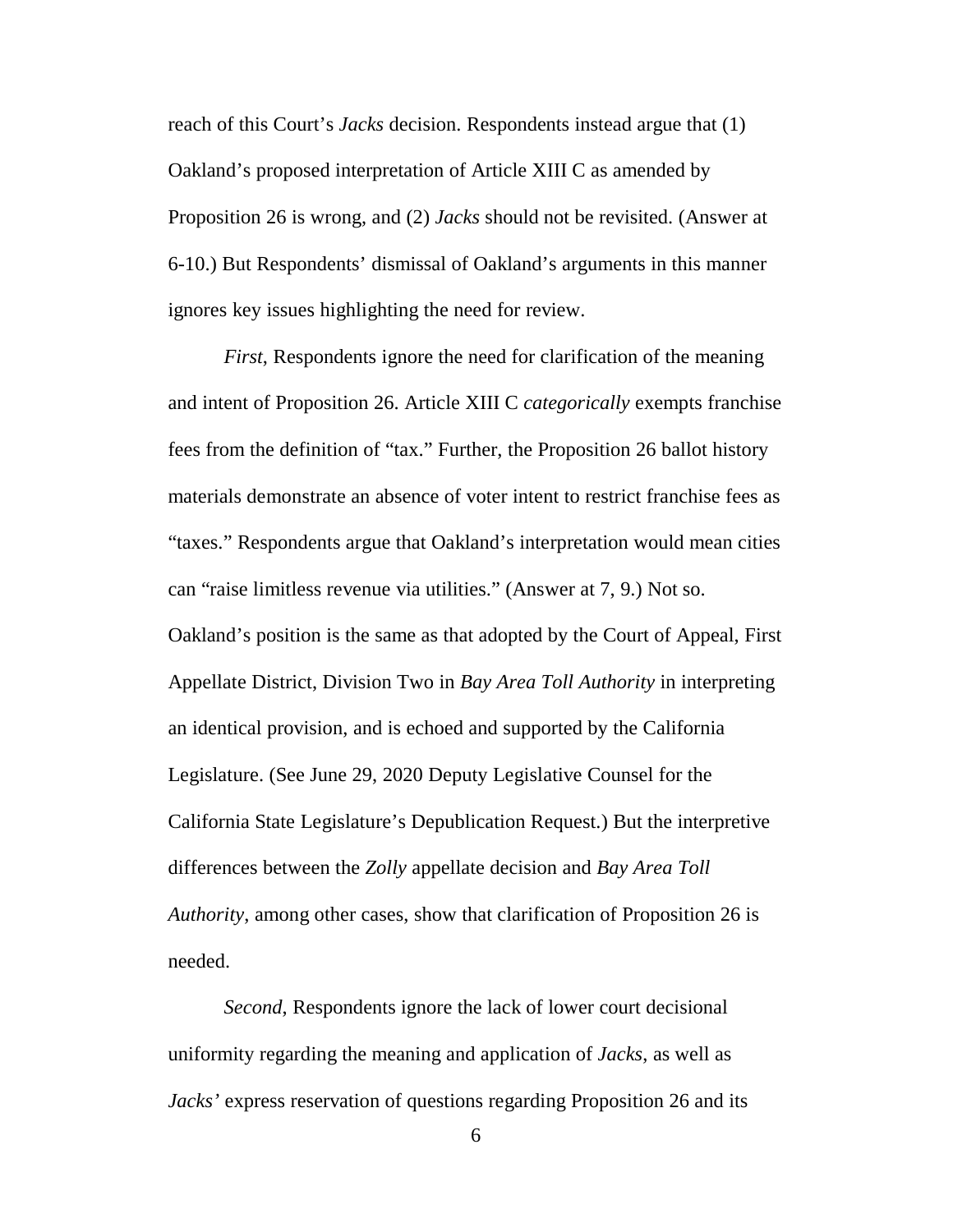impact on franchise fees for later determination. Respondents fail to rebut this basis for review.

Finally, Respondents assert that "other recently published cases do not create a split requiring this court to grant review here." (Answer at 11- 12.) But the *Bay Area Toll Authority* and *County Inmate* opinions and the amicus letters submitted here establish otherwise. (See July 8, 2020 Amicus Letter of The League of California Cities; June 18, 2020 Amicus Letter of *County Inmate* Plaintiffs and Appellants.) The inconsequential factual and procedural distinctions drawn by Respondents cannot overcome the existence of a split on these important legal questions that require review and clarification. The Petition should be granted.

### **II. LEGAL DISCUSSION**

#### **A. Review Is Needed to Clarify Proposition 26's Exemption of Franchise Fees from Article XIII C's Definition of "Tax," Which Respondents Fail to Meaningfully Rebut**

Oakland's Petition established that review is needed to settle whether franchise fees are *categorically* exempt from the definition of "tax" under Article XIII C by virtue of Proposition 26 because it includes an exemption to the definition of "tax" (Exemption 4) for charges for the use or purchase of government property, which applies to franchise fees. (See Petition at 9-10, 16-30.)

Respondents' answer to this point does not grapple with facts that point to Proposition 26's intent to limit excessive *regulatory fees* and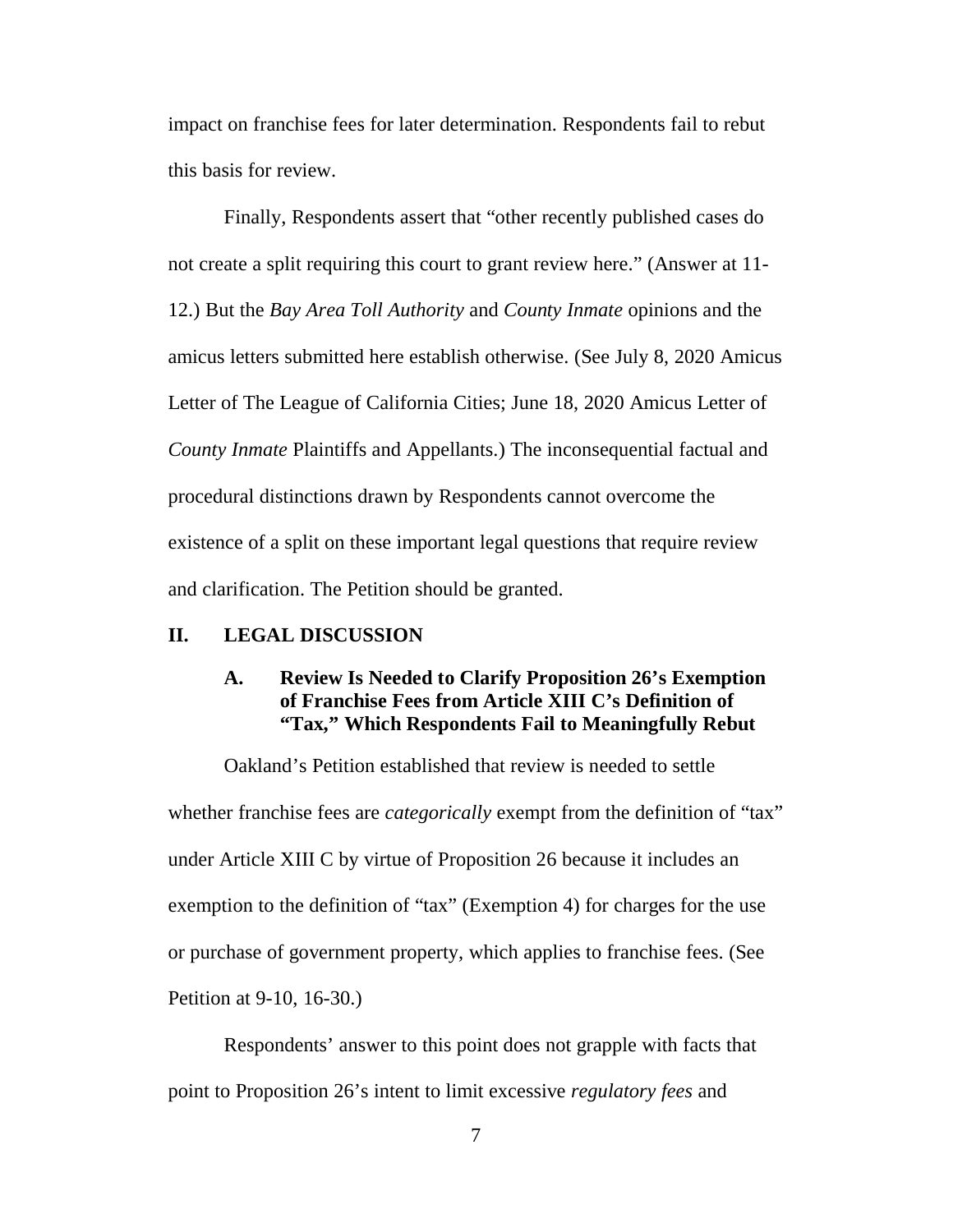similar cost-driven fees, *not* privately-negotiated franchise fees in city service contracts. (Answer at 7-10; see Petition at 16-30.)

Respondents also object to Oakland's interpretation of the Proposition 26-amended Article XIII C as purportedly "depend[ing] on the dubious proposition that the anti-tax Proposition 26 liberated cities to raise limitless revenue via utilities." (Answer at 7.) But that misconstrues Oakland's position (see Petition at 16-30), which is consistent with another division of the Court of Appeal, First Appellate District, in *Bay Area Toll Authority*, as well as the California Legislature, which pointed out that the *Zolly* court "incorrectly interpreted the plain language of Section 1(e) of Article XIII C of the California Constitution." (June 29, 2020 Deputy Legislative Counsel for the California State Legislature's Depublication Request at 1.)

## **1. The Emergence of a Split in Authority Underscores the Need for Review**

The *Zolly* appellate court's decision created a split in authority that has already grown in size: in *Bay Area Toll Authority*, the Court of Appeal, First Appellate District, Division Two adopted Oakland's position in interpreting a near-identical<sup>2</sup> constitutional provision applicable to state government charges, Article XIII A, section 3, subdivision (b)(4). The

 $\overline{a}$ 

 $2$  The only difference between the relevant portions of Article XIII A, section 3 and Article XIII C, section 1 is that the word "state" is substituted for the term "local government."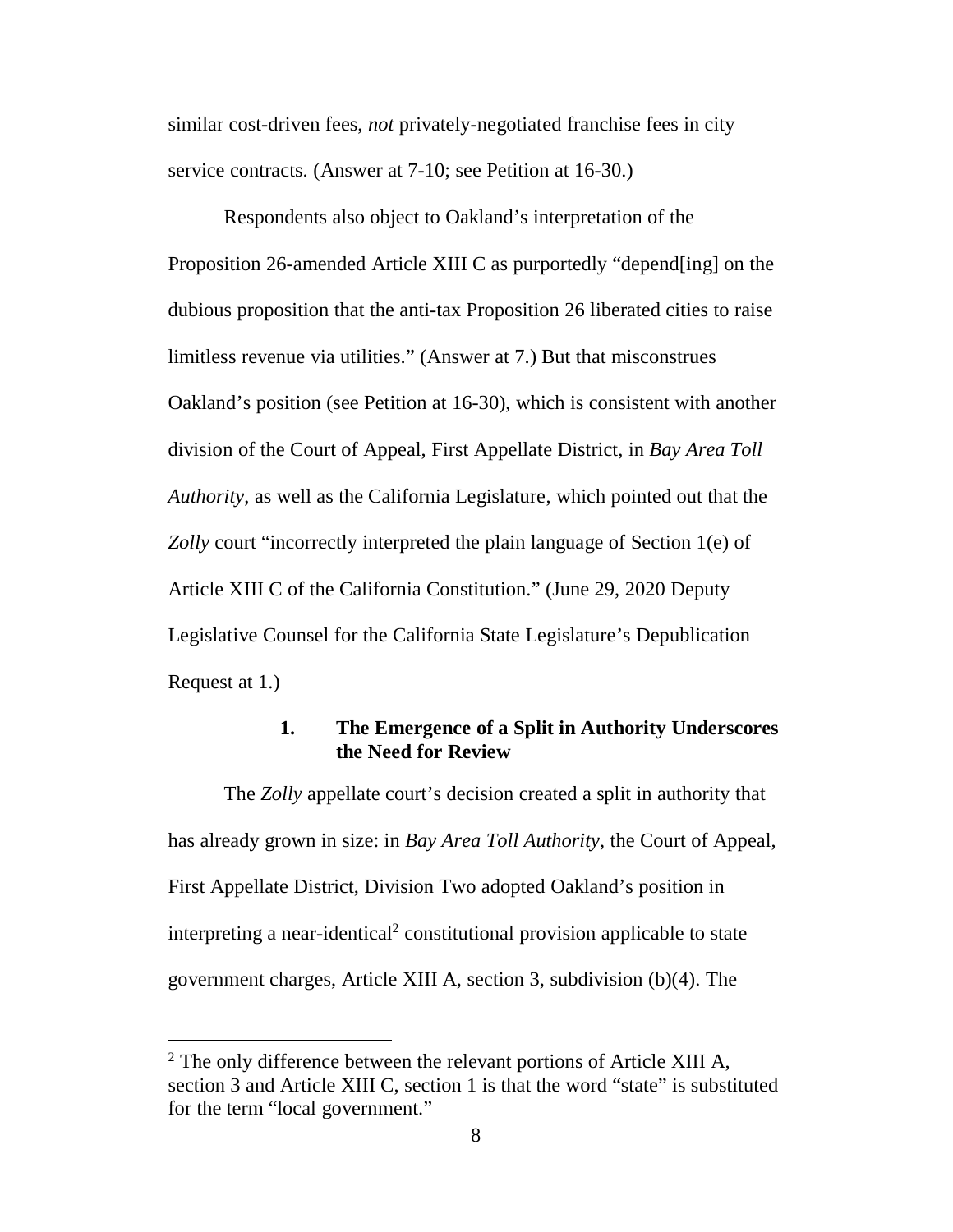language of that provision exactly mirrors Article XIII C, section 1,

subdivision (e)(4), including an identical burden-shifting provision.

(*Compare* Cal. Const., art XIII C § 1, subd. (e)(4) & (e) last paragraph, *with* 

Cal. Const., art. XIII A  $\S$  3, subd. (b)(4) & (d).)

*Bay Area Toll Authority* held that "the reasonable cost requirement

of article XIII A [section 3,] subdivision (d), did not apply to [subdivision

(b), paragraph (4)] based on the plain meaning of the language used in

section 3." (*Bay Area Toll Authority*, 2020 WL 3496798, at \*11.) The

court's analysis was consistent with Oakland's interpretation of the parallel

provisions of Article XIII C:

The first three exceptions [in Article XIII A, section 3, subdivision (b)] to the general definition of "tax" contain language limiting the charge to reasonable costs; the fourth and fifth exceptions do not. The absence of "reasonable cost" language in the latter exceptions, when it is present in the first three, strongly suggests the limitation does not apply where it is not stated….[R]eading article XIII A, subdivision (d) of section 3 as applicable to all of the subdivision (b) exceptions would render the express reasonableness language in the first three exceptions surplusage. " 'A construction making some words surplusage is to be avoided.' " [Citations.]

(*Id.* at \*12; see Petition at 19-24.) Similarly, the *Bay Area Toll Authority*  court agreed with Oakland's position that the burden of proof language in Article XIII A, section 3, subdivision (d) – identical to Article XIII C, section 1, subdivision (e) – "is a burden shifting provision; it does not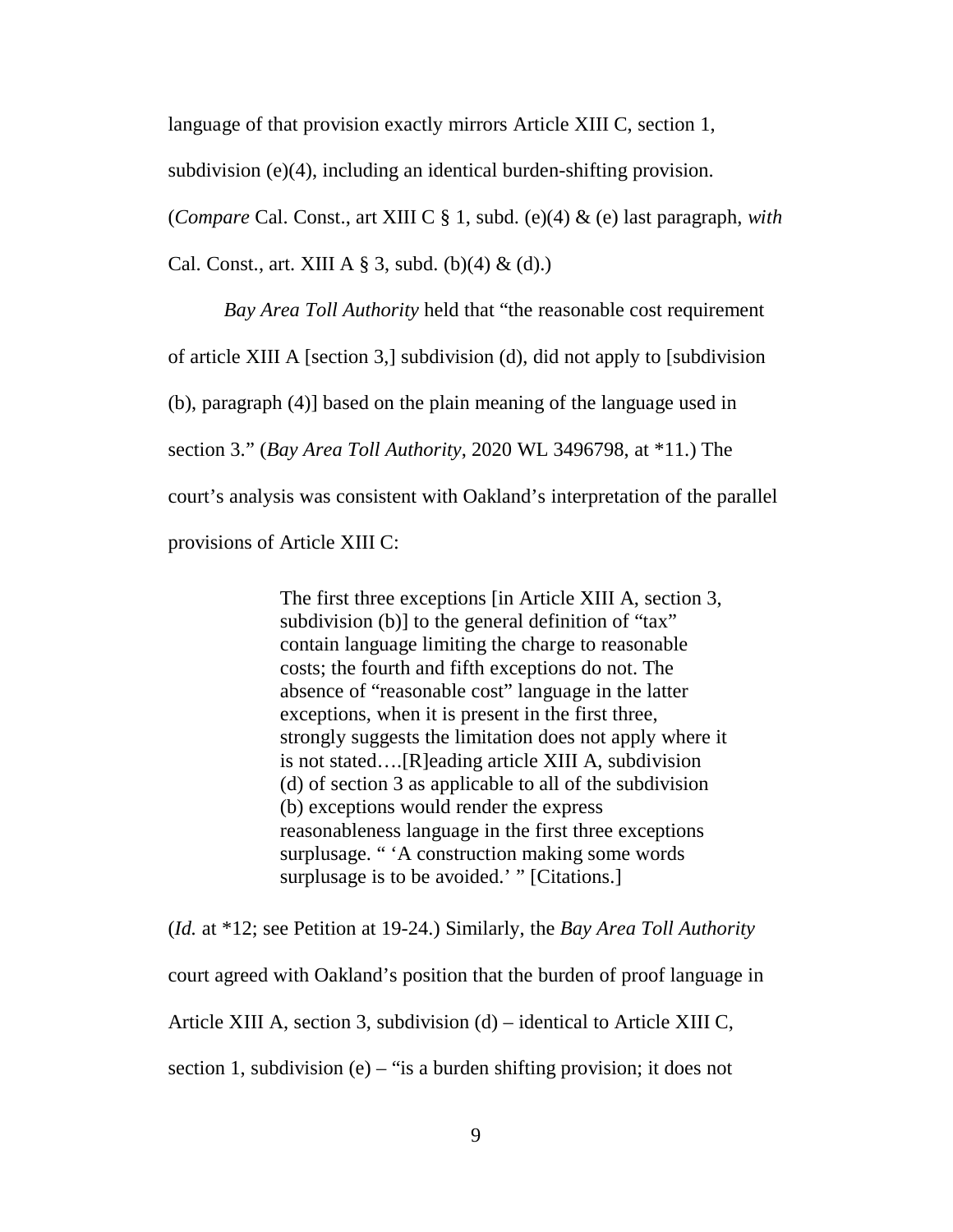impose substantive requirements in addition to those stated" in the preceding exemptions. (*Id.* at \*13; see Petition at 22-24.)

In reaching the opposite conclusion as the *Zolly* court on the meaning of these parallel provisions, *Bay Area Toll Authority* criticized *Zolly* for failing to "engage in the textual analysis that leads us to conclude subdivision (d) of article XIII A, section 3, does not impose a substantive requirement of reasonableness beyond that stated in subdivision (b) of this section," and "respectfully disagree[d] with *Zolly* on the interpretation of the burden of proof provision." (*Id.* at \*13.) *Bay Area Toll Authority* thus widens a split of authority bearing directly on issues on which Oakland seeks review.

Respondents acknowledge that the state-tax exception at issue in *Bay Area Toll Authority* "mirrors the municipal-tax exception at issue here," but suggest a distinction because *Bay Area Toll Authority* "did not involve a franchise fee." (Answer at 11.) That distinction does not change that two appellate courts reached opposite conclusions regarding the meaning of identical constitutional language. That legal conflict requires this Court's review.

# **2. Review Is Also Warranted Because** *Zolly* **Conflates "Cost" with "Value," Leading to Confusion**

Respondents contend that Oakland's interpretation of Article XIII C means that Exemption 4 is "limitless" and is thus the lone exemption not

10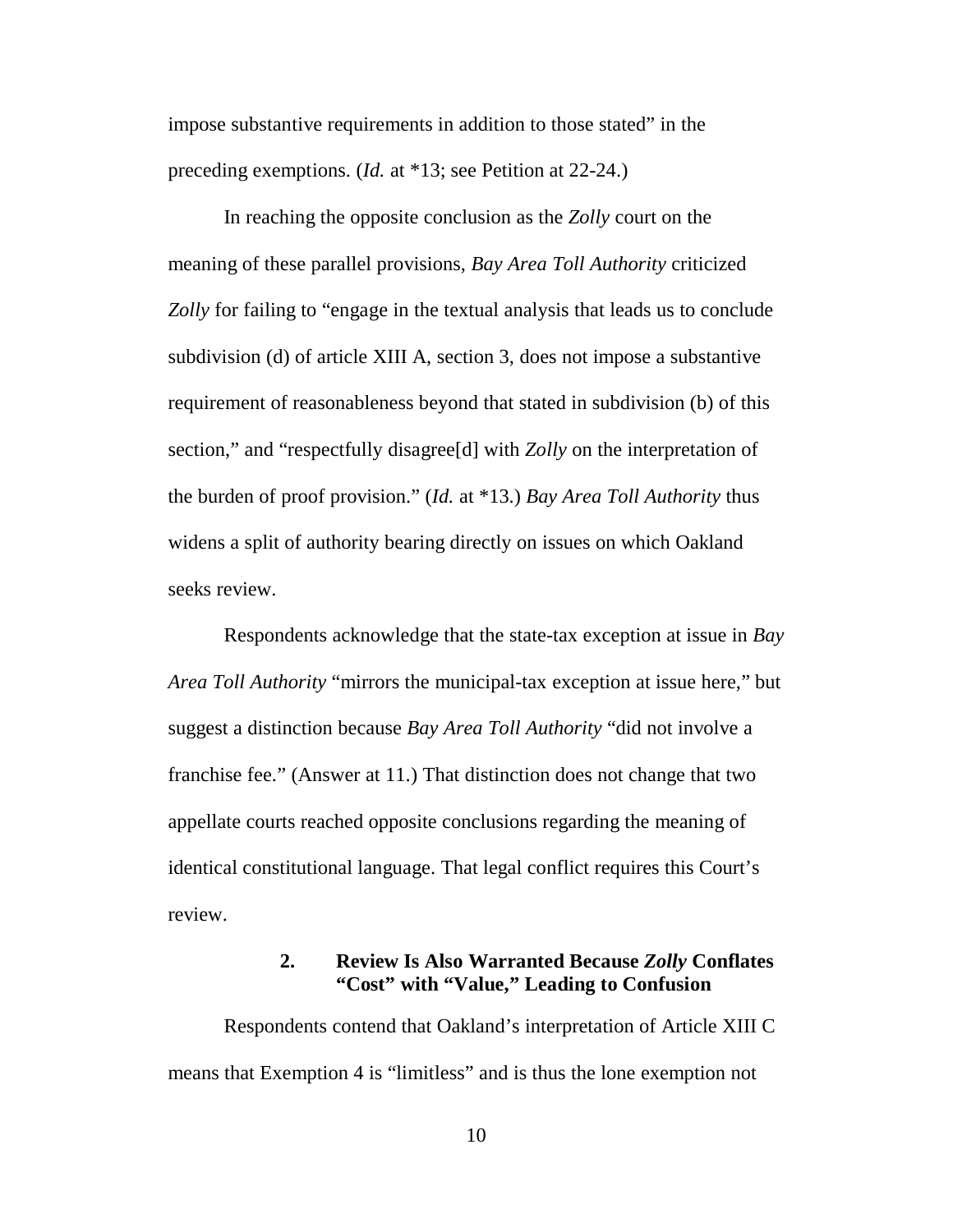limited by any reasonableness or proportionality standard. (Answer at 10.) But they also concede that Exemption 4 "does not need the word 'reasonable' to provide a meaningful limit on franchise fees because *the value of the relevant asset (i.e., the franchise) is set by the market*." (*Id.* (emphasis added).) Oakland agrees. Imposing a nebulous "reasonable relationship to value" test on such contractually-negotiated fees, or attempting to graft an extratextual "reasonable cost" standard onto Exemption 4, as the *Zolly* court did, is problematic and necessitates review.

Indeed, *Zolly's* application of the provision's "reasonable cost" standards in the context of a franchise fee leads to absurdities because it improperly conflates "cost" with "value." (See Petition at 23-24.) Whereas Article XIII C's first three exemptions include specific cost of service limitations, such as fees or charges for services or products provided by local governments, privileges or benefits granted by local governments, or regulatory activities relating to issuing permits (see Cal. Const., art. XIII C, § 1, subd. (e)(1)-(3)), Exemption 4 includes no such "reasonable cost" restrictions. (Cal. Const., art. XIII C,  $\S$  1, subd. (e)(4).)

Despite acknowledging this important textual distinction between Exemptions 1 through 3 and Exemption 4, the *Zolly* court, by conflating "cost" and "value," introduced the requirement that fees for the use or purchase of government property must be reasonably related to the value of the interest conveyed. (See *Zolly*, 47 Cal.App.5th at 86-87; Petition at 22.)

11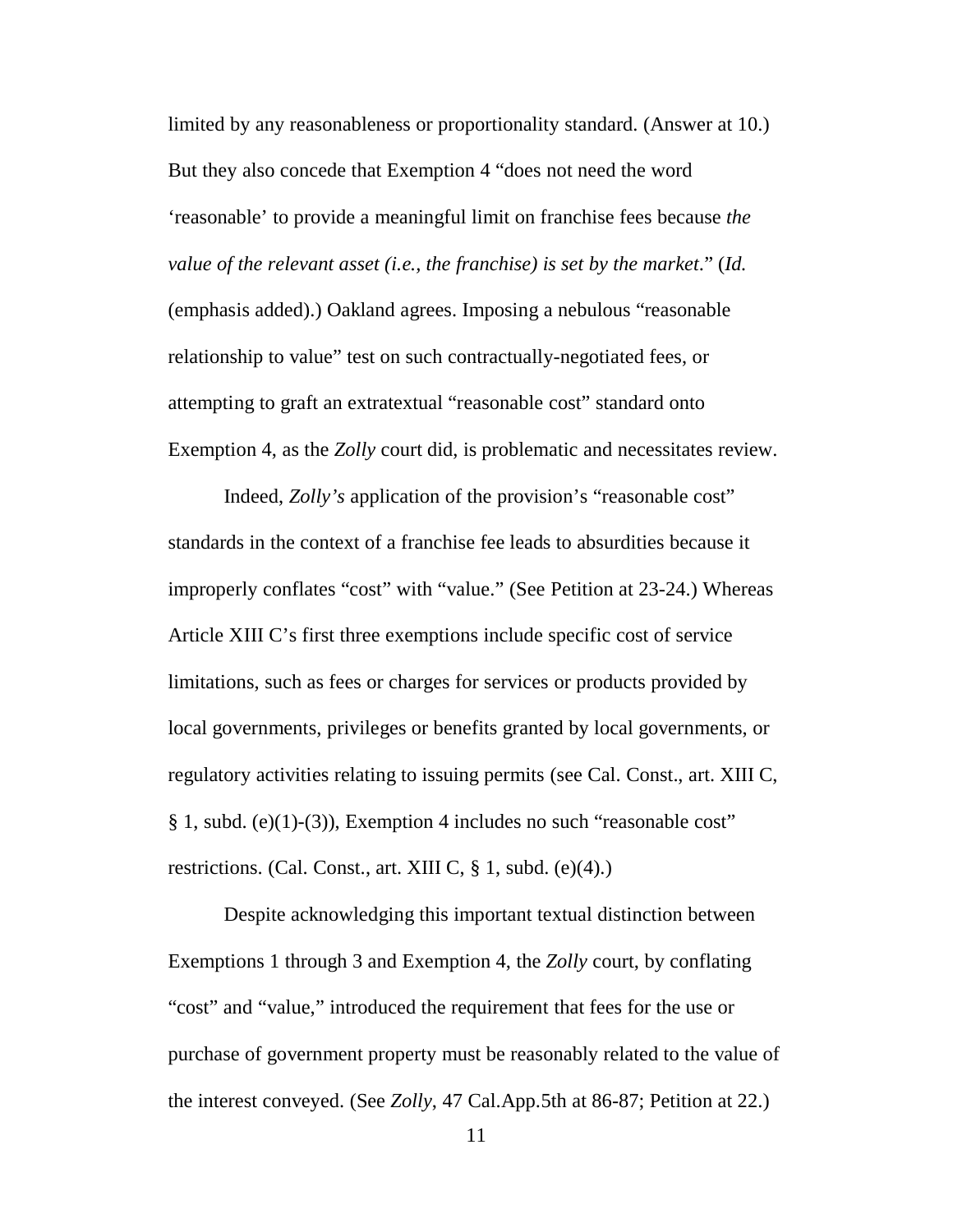The Court of Appeal relied on subdivision (e)'s statement regarding the government's '"burden of proving by a preponderance of the evidence that a levy, charge, or other exaction is not a tax, that the amount is no more than necessary to cover the *reasonable costs* of the governmental activity, and that the manner in which those *costs* are allocated to a payor bear a fair or reasonable relationship to the payor's burdens on, or benefits received from, the governmental activity.'" (*Zolly*, 47 Cal.App.5th at 86-87 (quoting Cal. Const., art. XIII C, § 1, subd. (e) (emphasis added)); Petition at 22.) But subdivision (e) does not mention "value"; it merely establishes evidentiary standards where a fee is based on "cost." (See also *Bay Area Toll Auth.*, 2020 WL 3496798, at \*11-13.)

*Zolly*'s improper conflation of "cost" and "value" has far-reaching implications and conflicts with this Court's decision in *Jacks*, which made clear that franchise fees should not be limited by "costs." (*E.g.*, *Jacks*, 3 Cal.5th at 268 ("a fee paid for an interest in government property is compensation for the use or purchase of a government *asset* rather than compensation for a cost") (emphasis in original); see also *id.* at 269, 273- 74.) And of course, "cost" and value" mean very different things. Cost relates to the expenditure required to provide a service, product, or benefit, whereas value relates to what a party is willing to pay and what the market will bear for a particular good or asset.

By conflating these concepts and applying Article XIII C's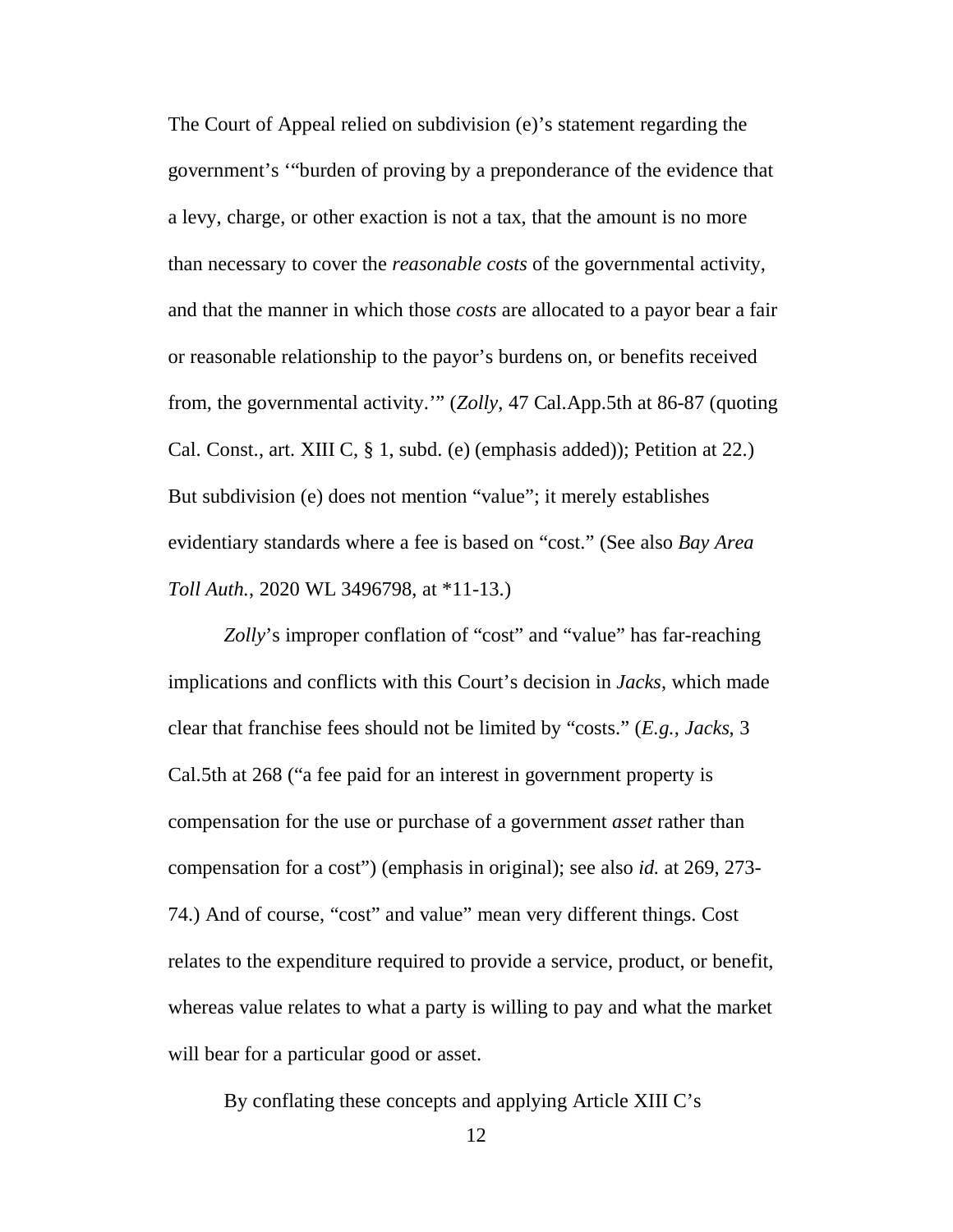"reasonable cost" standards to franchise fees, the *Zolly* court departed from Article XIII C's plain language. Moreover, requiring that franchise fees be tethered to "reasonable cost" would impose a more restrictive reasonability standard than the value-based test in *Jacks*, which acknowledged that "the value of property may vary greatly, depending on market forces and negotiations" and thus may be shown through a broader range of evidence, including "bona fide negotiations concerning the property's value, as well as other indicia of worth." (*Id.* at 269-70.) *Zolly*'s conflation of "cost" and "value" introduces significant and unwarranted confusion requiring review.

#### **3. Respondents' Other Arguments Support Review**

Respondents further argue that Oakland's interpretation of Proposition 26 and Article XIII C's amended language is "counterintuitive" because it "would mean that the initiative [Proposition 26] *erased* Proposition 218's limit on franchise-fee amounts." (Answer at 9.) Proposition 218 did not limit franchise fees. (See Petition at 15, 18, 32, 38; *Jacks*, 3 Cal.5th at 262, 267.) But even assuming, *arguendo*, that Proposition 26 conflicts with Proposition 218 regarding the treatment of franchise fees, such a conflict would only *underscore* the need for review.

#### **B. The Court Should Clarify the Proper Application and Interpretation of** *Jacks v. City of Santa Barbara*

Oakland's Petition demonstrated that review is needed because there is confusion in the lower courts regarding the reach of *Jacks* beyond its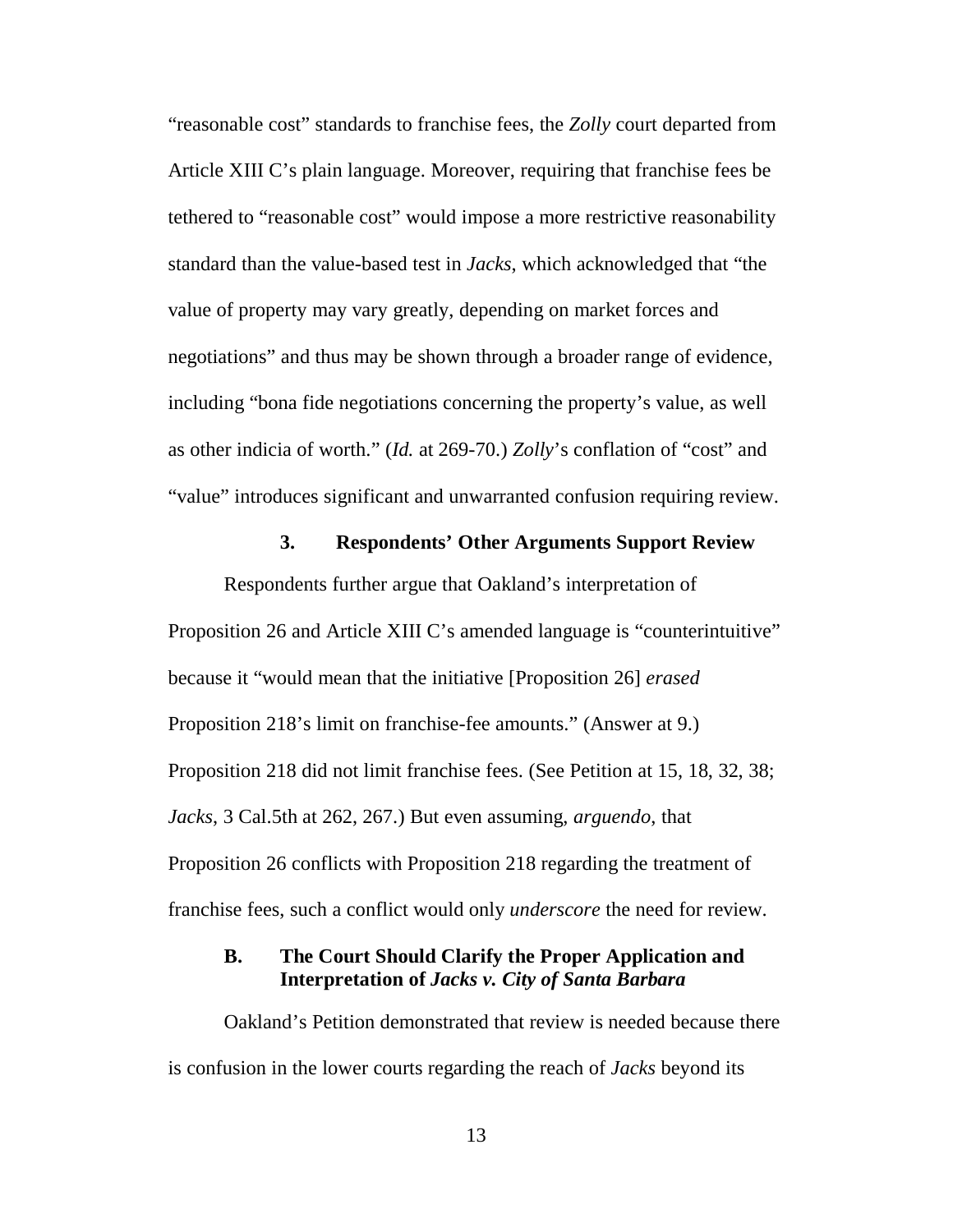unique pass-through surcharge facts and to franchise fee contracts that postdate Proposition 26. (Petition at 30-33.) The Superior Court in *Zolly*, for instance, called upon this Court's guidance to clarify the intended scope of *Jacks* and its application to "long-established precedents governing taxpayer challenges to franchise agreements negotiated by municipalities." (Petition at 32 (citing 2 JA 473).)

This confusion and need for clarification are further underscored by the amicus letters submitted here and the emergence of a separate split in authority regarding the interpretation of *Jacks*, involving the *County Inmate*  case. (See June 18, 2020 Amicus Letter of *County Inmate* Plaintiffs and Appellants at 1 (review needed "to review a split of authority over how to interpret the Court's decision in *Jacks*").) *County Inmate* and *Zolly* diverge in their interpretation of *Jacks* and what it means for a charge to be "imposed" on taxpayers in order to constitute a "tax." (*Id.*; Petition at 35-36 & fn. 6.)

This Court recognized that the application of Proposition 26 to franchise fees would need to be decided in a later, appropriate case. (See *Jacks*, 3 Cal.5th at 263 fn. 6 ("We are concerned only with the validity of the surcharge under Proposition 218. Proposition 26's exception from its definition of 'tax' with respect to local government property is not before us."); Petition at 9-10.) *Zolly* is such a case and is the appropriate vehicle for this Court to clarify the meaning and scope of *Jacks*.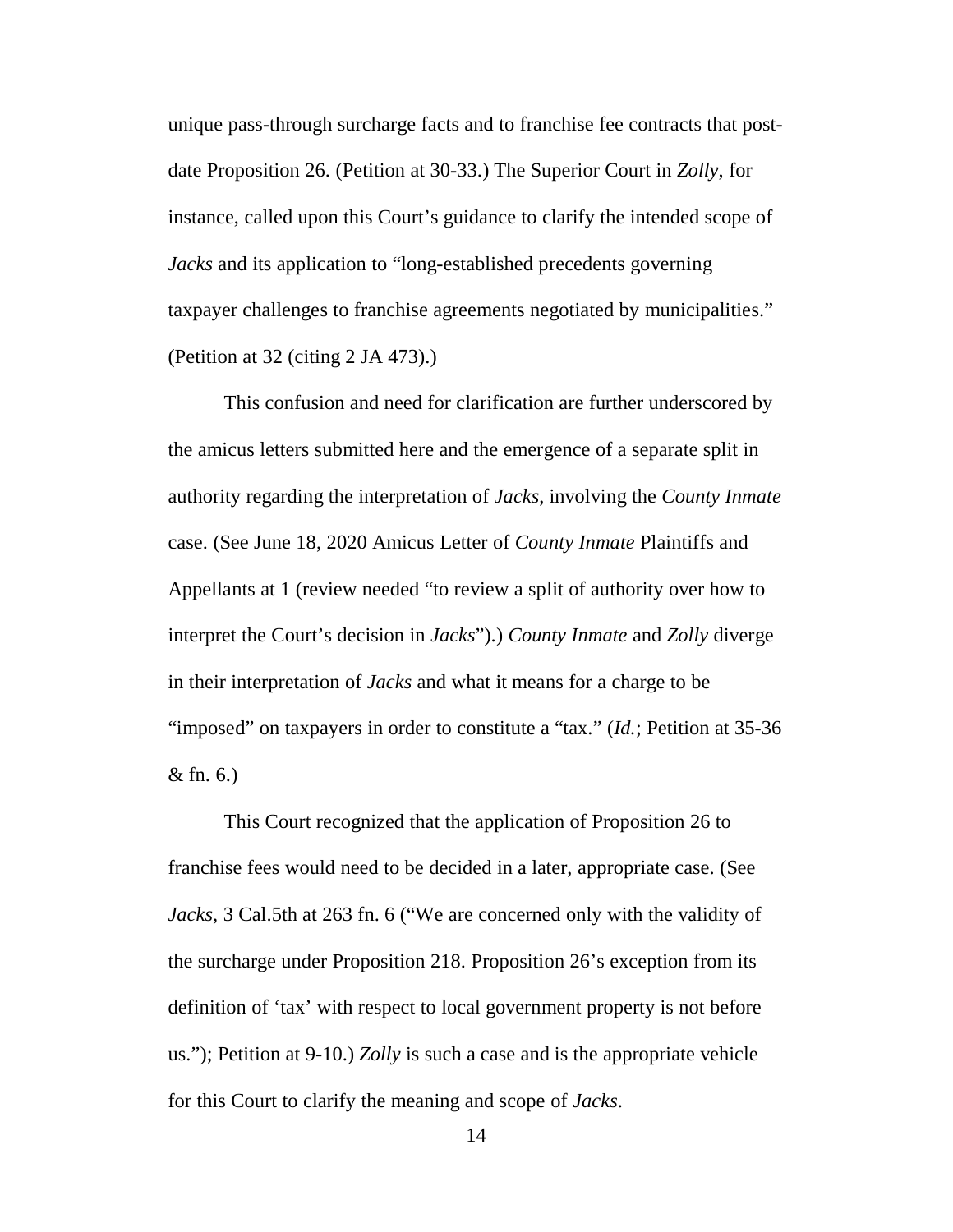# **C. The Court Should Grant Review to Clarify What It Means for a Charge to Be "Imposed by a Local Government"**

The City established a third ground for review, namely, clarification of the meaning of a charge being "imposed by a local government" under Article XIII C's definition of "tax." (Petition at 11-12, 33-36.)

The *Zolly* Court of Appeal implicitly held that Oakland's franchise fees may constitute a tax "imposed" on ratepayers because they indirectly bear the economic burden of the franchise fees through allegedly increased rates, even though they have no legal obligation to pay them. (*Zolly*, 47 Cal.App.5th at 88 (rejecting Superior Court's ruling that Oakland's negotiated franchise fees are not "imposed" because this Court had "implicitly rejected this argument in *Jacks*").) This reasoning conflicts with *Jacks*, however, which held that "[v]alid fees do not become taxes simply because their cost is passed on to the ratepayers" because "public utilities are allowed to pass along to their customers expenses the utilities incur in producing their services." (*Jacks*, 3 Cal.5th at 270-71.)

The *Zolly* appellate court's decision raises important questions regarding the distinction under California law between who bears the legal versus economic incidence of a fee and how that distinction impacts whether a fee is a "tax." Established case law holds that a fee or tax is imposed only on the party that bears the *legal* incidence (*i.e.*, obligation) of the fee or tax – not a party that bears the economic incidence of the fee or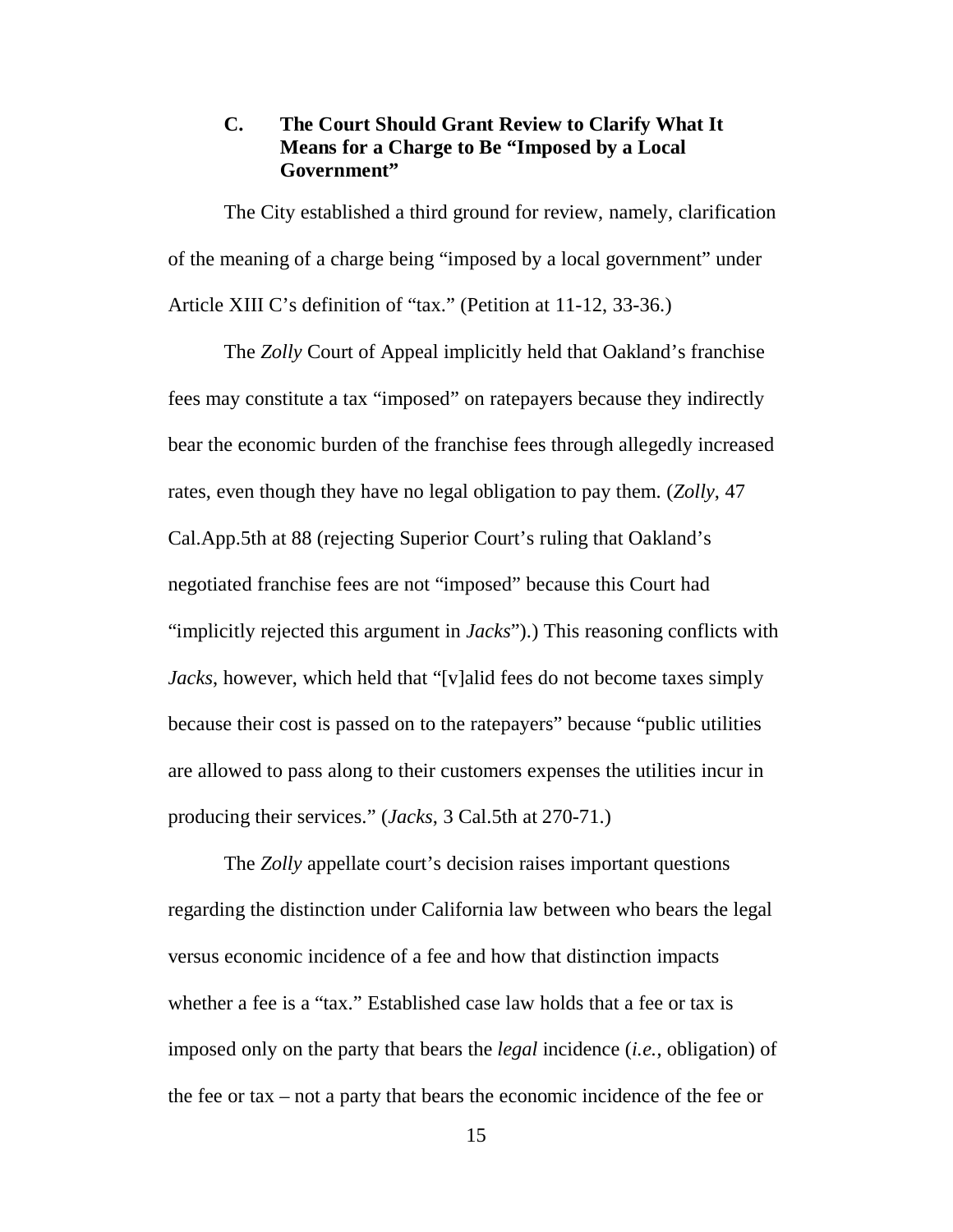tax that is passed on as part of a price, rate, or other charge. (See, *e.g.*, *Occidental Life Ins. Co. of Cal. v. State Bd. of Equalization* (1982) 135 Cal.App.3d 845, 847 (legal incidence of sales tax is imposed on retailer, not consumer, notwithstanding retailer's "passing on" of tax to consumer).) *Zolly* is at odds with this recognized distinction.

The recent *County Inmate* decision deepens this conflict. There, the Court of Appeal, Second Appellate District rejected the plaintiff inmates' challenge to certain privately-negotiated commissions as allegedly improper taxes, where those commissions were paid by telecommunications providers to various counties for exclusive contract rights but allegedly passed on to the inmates through increased costs for telephone services. The *County Inmate* court concluded that the plaintiffs' telephone charges did not constitute an illegal tax because although "Plaintiffs may have paid exorbitant charges to the *telephone provider* … they did not make any payment to the *county* and they had no legal obligation to do so."<sup>3</sup> (*County Inmate*, 48 Cal.App.5th 354, 361 (emphasis in original); see also Petition at 35-36.) The *Zolly*-*County Inmate* split amplifies the need for review and clarification regarding the meaning of the term "imposed."

-

<sup>&</sup>lt;sup>3</sup> The fact that *County Inmate* "was decided upon taxpayer-standing doctrine" does not alter the nature or significance of the courts' conflicting interpretations of the same constitutional language, as Respondents argue. (Answer at 11.)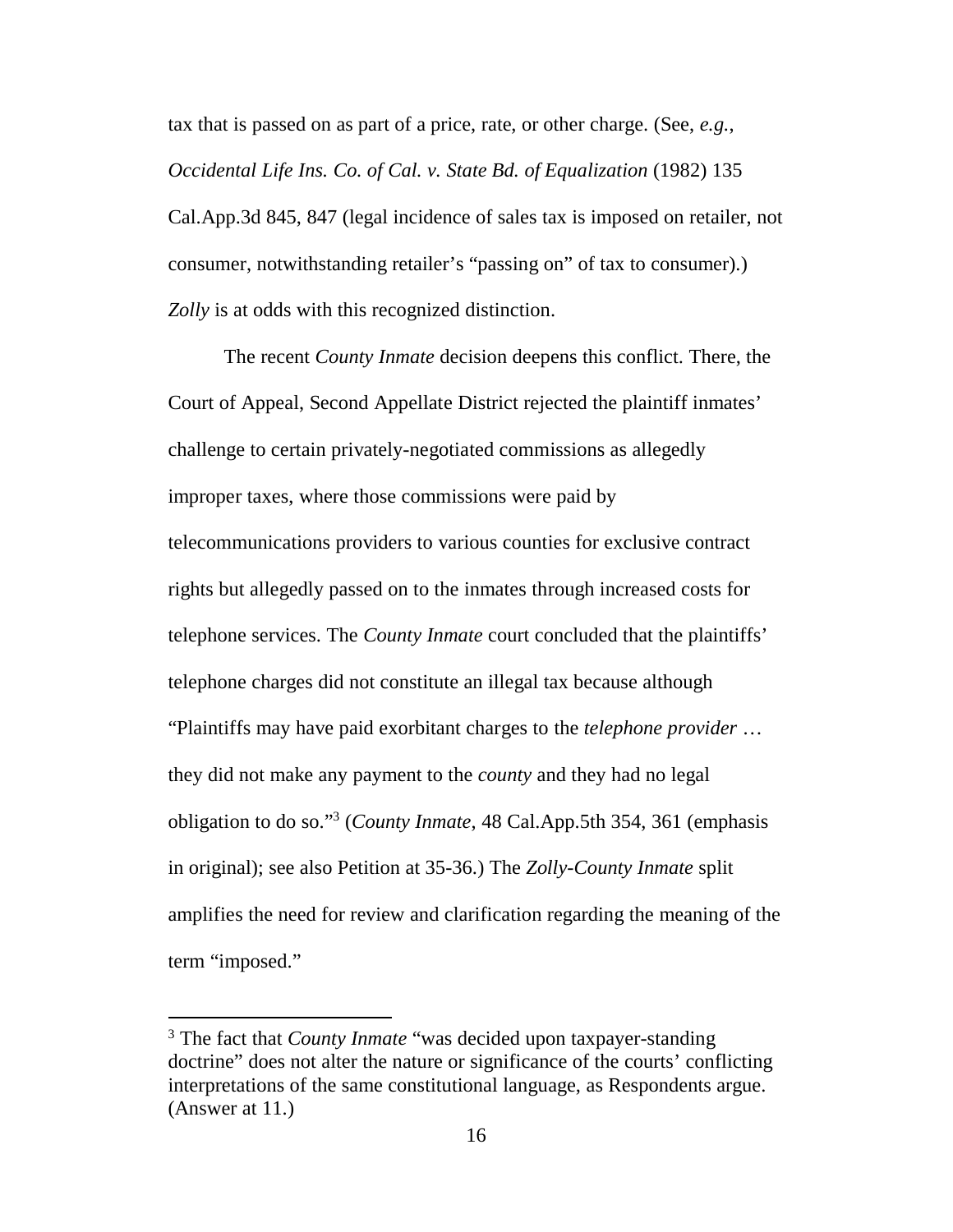## **D. Oakland Established the Practical Importance of Immediate Review and Reversal, Which Respondents Fail to Rebut**

Finally, *Zolly* will have far-reaching practical impacts on cities and counties throughout California that further call for this Court's immediate intervention. *Zolly* threatens to subject cities and counties to repeated, costly lawsuits, impair cities' and counties' ability to provide essential public services, and harm the most vulnerable among Californians because it jeopardizes the availability of franchise fee revenue critical to cities' and counties' ability to fund public services. (See Petition at 37-41; see also July 8, 2020 The League of California Cities Amicus Letter.)

Likewise, the impracticability of subjecting all current and future California franchise contracts to a nebulous "reasonable relationship to value" test injects an already complicated government contracting process with increased cost and uncertainty, making it more difficult for cities and counties to ensure the provision of essential public services to their residents without interruption. (*Id.*)

Respondents do not refute the devastating consequences that will befall cities and counties throughout the state if critical franchise fee revenue is suddenly diminished as a result of *Zolly*. The potential harm of the *Zolly* ruling has only deepened in recent weeks as cities and counties face new and increasing challenges due to the worsening pandemic and economic recession, which are increasingly viewed as grave, longer-term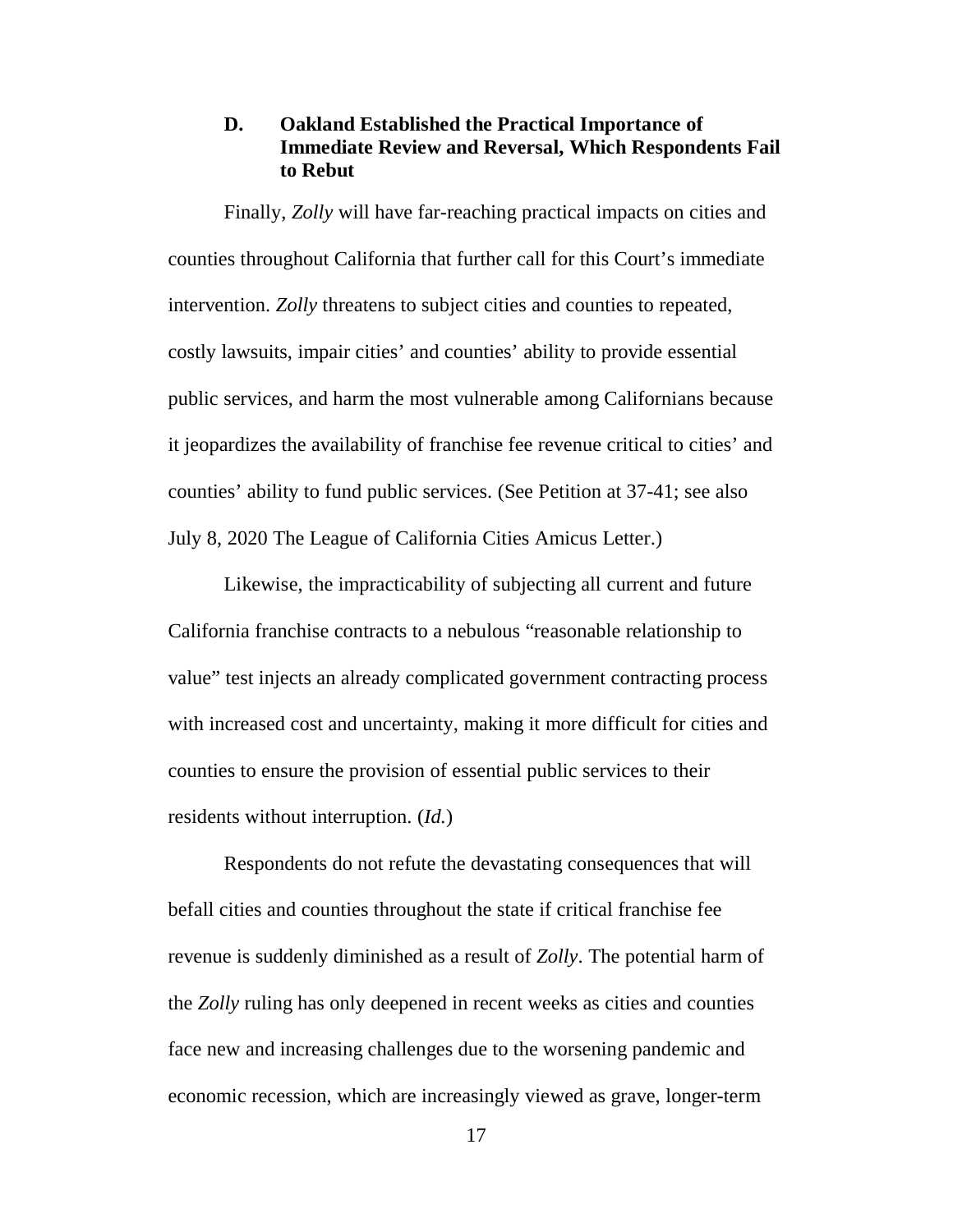events. Respondents provide no counterpoint and no reason why this Court should not grant immediate review of these important, far-reaching issues.

#### **III. CONCLUSION**

The City's Petition established three important issues warranting immediate review related to the treatment of franchise fees under the California Constitution's tax and voter approval provisions. After *Zolly* was decided, and after the Petition was filed, the case for this Court's review has only grown stronger due to the emergence of not one, but two, on-point splits in authority and strong amici interest in the issues implicated by *Zolly* and this Petition. Oakland respectfully requests that the Court grant review.

Dated: July 20, 2020 Respectfully submitted,

/s/ *Cedric Chao* Cedric Chao CHAO ADR, PC

/s/ *Barbara Parker*

Barbara Parker Oakland City Attorney

*Attorneys for Petitioner CITY OF OAKLAND*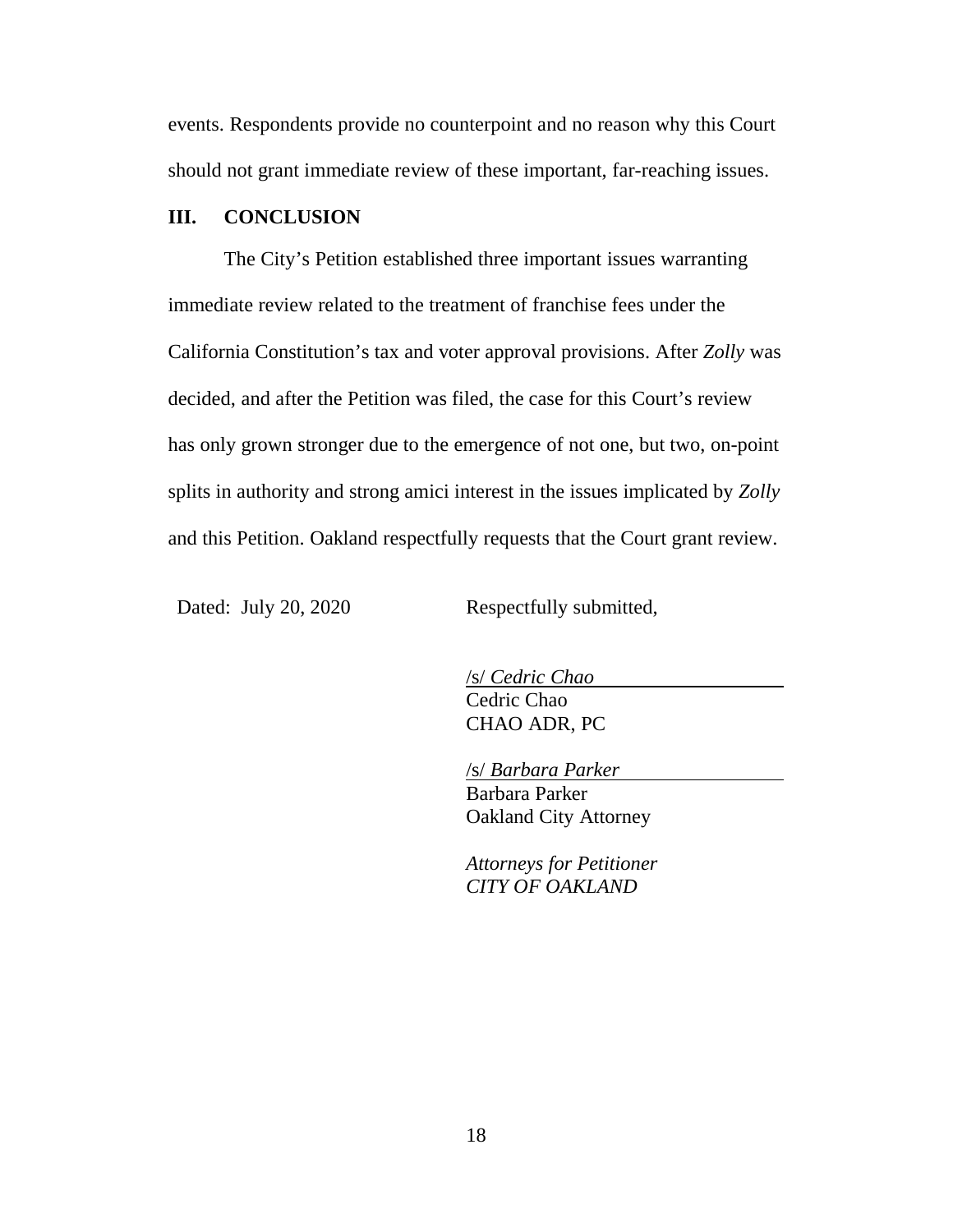# **CERTIFICATE OF COMPLIANCE**

Pursuant to Rule of Court 8.504(d)(1), the undersigned hereby certifies that the computer program used to generate this brief indicates that it includes 3,388 words, including footnotes and excluding the parts identified in Rule 8.504(d)(3).

Dated: July 20, 2020

/s/ *Cedric Chao*

Cedric Chao CHAO ADR, PC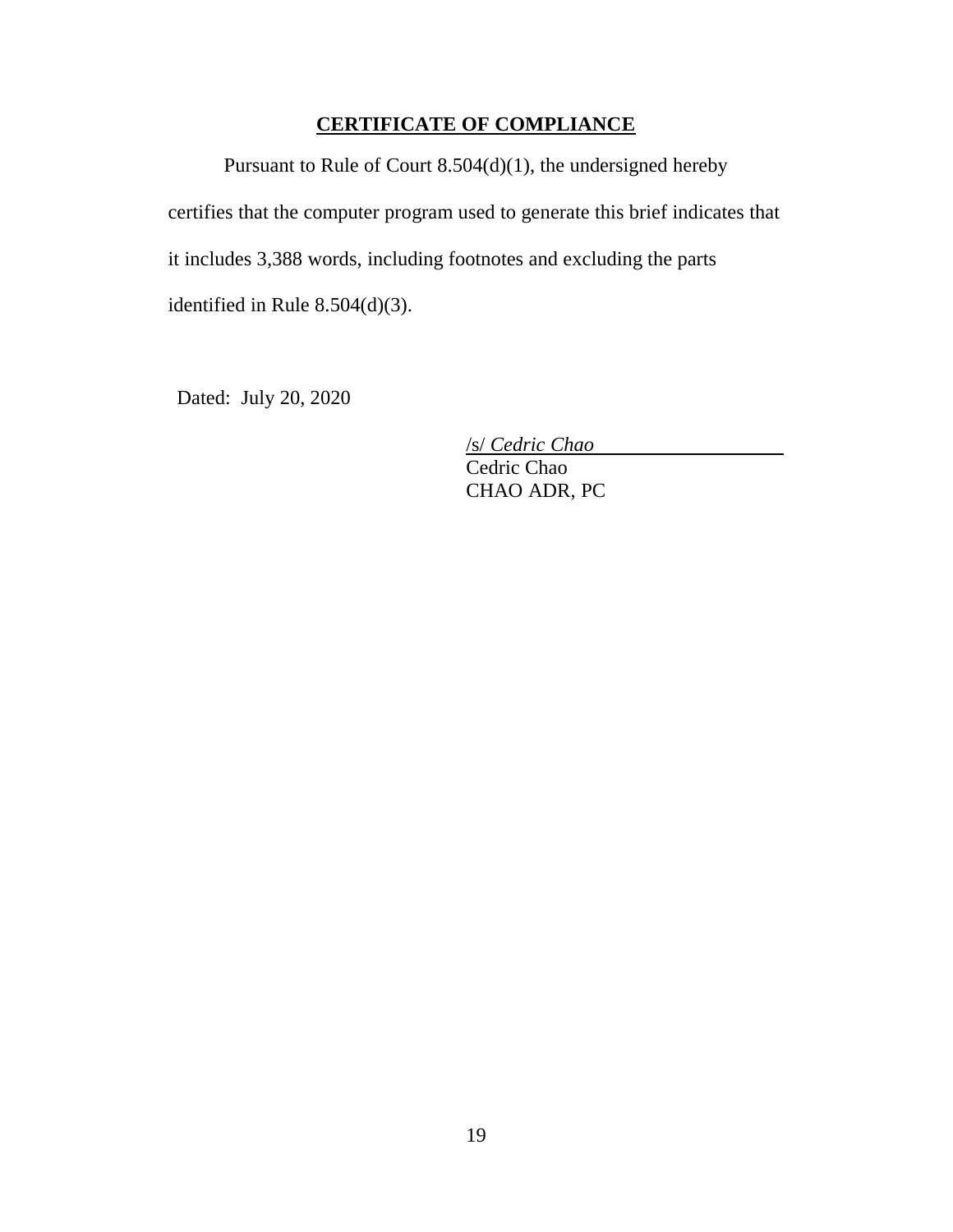## **CERTIFICATE OF SERVICE**

I, the undersigned, certify and declare that I served the following document(s) described as:

#### **REPLY IN SUPPORT OF PETITION FOR REVIEW**

by providing a true and correct copy of the aforementioned document(s) on the interested parties in this action identified as follows and by the means designated below:

Service List

Andrew M. Zacks<br>
Paul J. Katz<br>
Paul J. Katz Laura Dougherty

Paul J. Katz<br>
Kathleen McCracken<br>
Kathleen McCracken<br>
Kathleen McCracken<br>
Kathleen McCracken Kathleen McCracken <br>
Lutfi Kharuf (Kharuf kathleen.McCracken@bbklaw.com lutfi.kharuf@bbklaw.com laura@hjta.org

California Court of Appeal, 1st District (Per Cal. R. Court  $8.500(f)(1)$ )

**BY ELECTRONIC SERVICE** – [L.R. 5[II](i)] A TrueFiling user's registration to participate in electronic filing pursuant to this rule constitutes consent to electronic service or delivery of all documents by any other TrueFiling user in the Proceeding or by the court. (Cal. R. 8.71.)

| Honorable Paul D. Herbert | Alameda County Superior Court<br>1221 Oak Street,<br>Oakland, CA 94612 |
|---------------------------|------------------------------------------------------------------------|
| Clerk of the Court        | Alameda County Superior Court<br>1221 Oak Street,<br>Oakland, CA 94612 |

**BY MAIL** – By placing the document(s) listed above in a sealed envelope with postage thereon fully prepaid, in the United States mail at San Francisco, California addressed as set forth below.

Executed this 20th day of July 2020.

 /*s/ Cedric Chao*  Cedric Chao CHAO ADR, PC

*Attorneys for Petitioner CITY OF OAKLAND*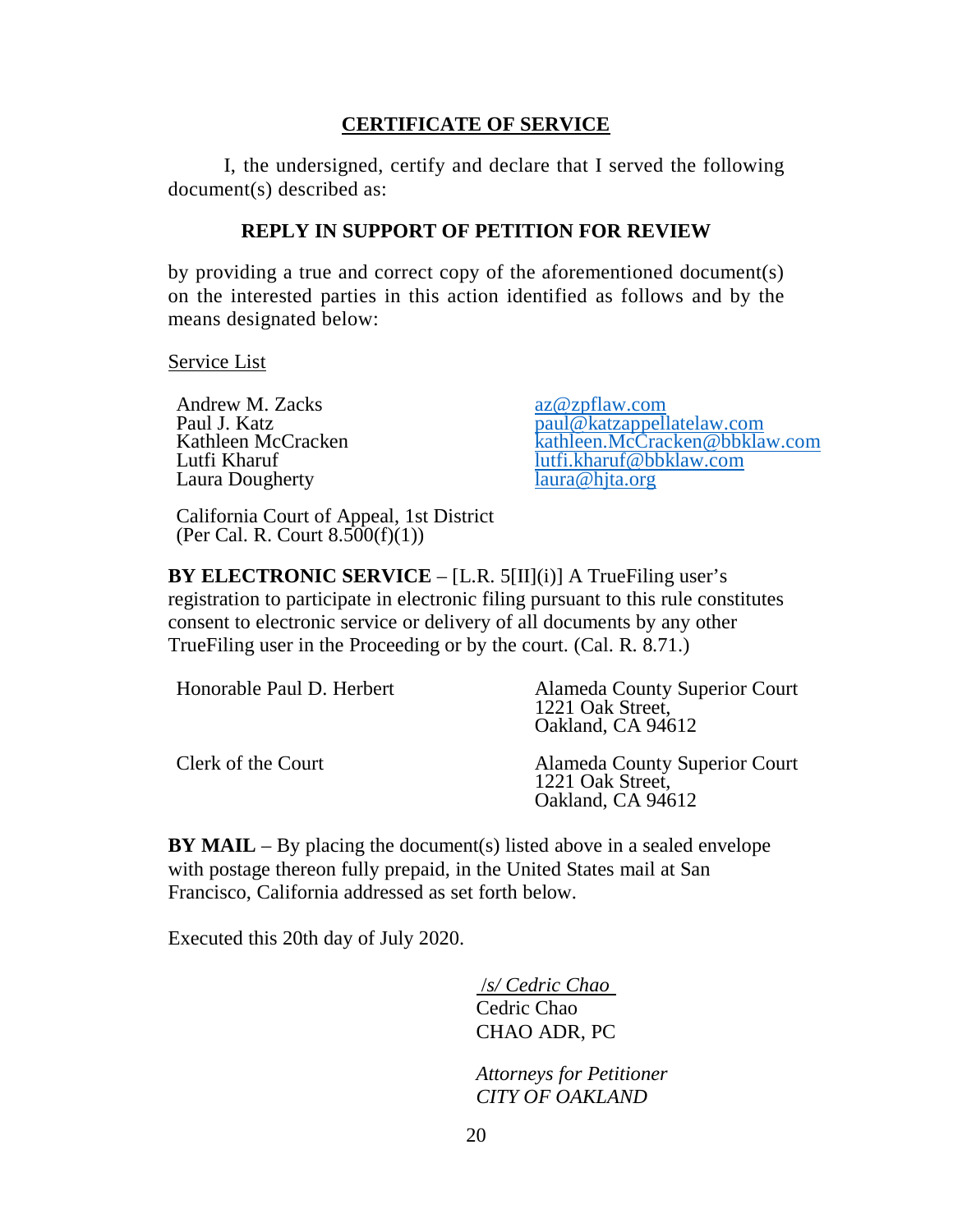# *PROOF OF SERVICE*

# **STATE OF CALIFORNIA**

Supreme Court of California

Case Name:**ZOLLY v. CITY OF OAKLAND** Case Number:**S262634**

Lower Court Case Number:**A154986**

- 1. At the time of service I was at least 18 years of age and not a party to this legal action.
- 2. My email address used to e-serve: **cedric.chao@chao-adr.com**
- 3. I served by email a copy of the following document(s) indicated below:

Title(s) of papers e-served:

| <b>Filing Type</b>                     | <b>Document Title</b>                    |
|----------------------------------------|------------------------------------------|
| REPLY TO ANSWER TO PETITION FOR REVIEW | 2020.07.20 Reply ISO Petition for Review |

| Service Recipients:                                                       |                                             |                                                                   |  |  |  |  |
|---------------------------------------------------------------------------|---------------------------------------------|-------------------------------------------------------------------|--|--|--|--|
| <b>Person Served</b>                                                      | <b>Email Address</b>                        | Date / Time<br><b>Type</b>                                        |  |  |  |  |
| Cara Jenkins<br>Office of Legislative Counsel<br>271432                   | cara.jenkins@lc.ca.gov                      | 7/20/2020<br>le-<br>Serve <sup>[4:17:50 PM]</sup>                 |  |  |  |  |
| Cedric Chao<br>Chao ADR, PC<br>76045                                      | cedric.chao@chao-adr.com                    | 7/20/2020<br>e-<br>Serve <sup>[4:17:50 PM]</sup>                  |  |  |  |  |
| Barbara Parker<br>Office of Oakland City Attorney                         | $\phi$ bjparker@oaklandcityattorney.org     | 7/20/2020<br>$e-$<br>Serve 4:17:50 PM                             |  |  |  |  |
| Tamara Shepard<br>DLA Piper<br>194772                                     | $\tanar\alpha$ .shepard@dlapiper.com        | 7/20/2020<br>$\mathsf{e}\text{-}$<br>Serve <sup>[4:17:50</sup> PM |  |  |  |  |
| <b>Andrew Zacks</b><br>Zacks Freedman & Patterson, PC<br>147794           | $AZ@zf$ plaw.com                            | 7/20/2020<br>le-<br>Serve <sup>[4:17:50</sup> PM                  |  |  |  |  |
| Timothy Bittle<br>Howard Jarvis Taxpayers Foundation<br>112300            | $\lim(\omega)$ hjta.org                     | 7/20/2020<br>le-<br>Serve 4:17:50 PM                              |  |  |  |  |
| Barbara J. Parker<br>Office of the City Attorney/City of Oakland<br>69722 | $\mathbf{b}$ parker@oaklandcityattorney.org | 7/20/2020<br>$e-$<br>Serve <sup>[4:17:50</sup> PM                 |  |  |  |  |
| Joshua Mcdaniel<br>Horvity & Levy LLP<br>286348                           | imcdaniel@horvitzlevy.com                   | 7/20/2020<br>le-<br>Serve <sup>[4:17:50</sup> PM                  |  |  |  |  |
| Lutfi Kharuf<br>Best Best & Krieger<br>268432                             | lutfi.Kharuf@bbklaw.com                     | 7/20/2020<br>e-<br>Serve <sup>[4:17:50</sup> PM                   |  |  |  |  |
| Paul Katz<br>Katz Appellate Law                                           | $ $ paul@katzappellatelaw.com               | 7/20/2020<br>e-<br>Serve 4:17:50 PM                               |  |  |  |  |

### **STATE OF CALIFORNIA**

Supreme Court of California